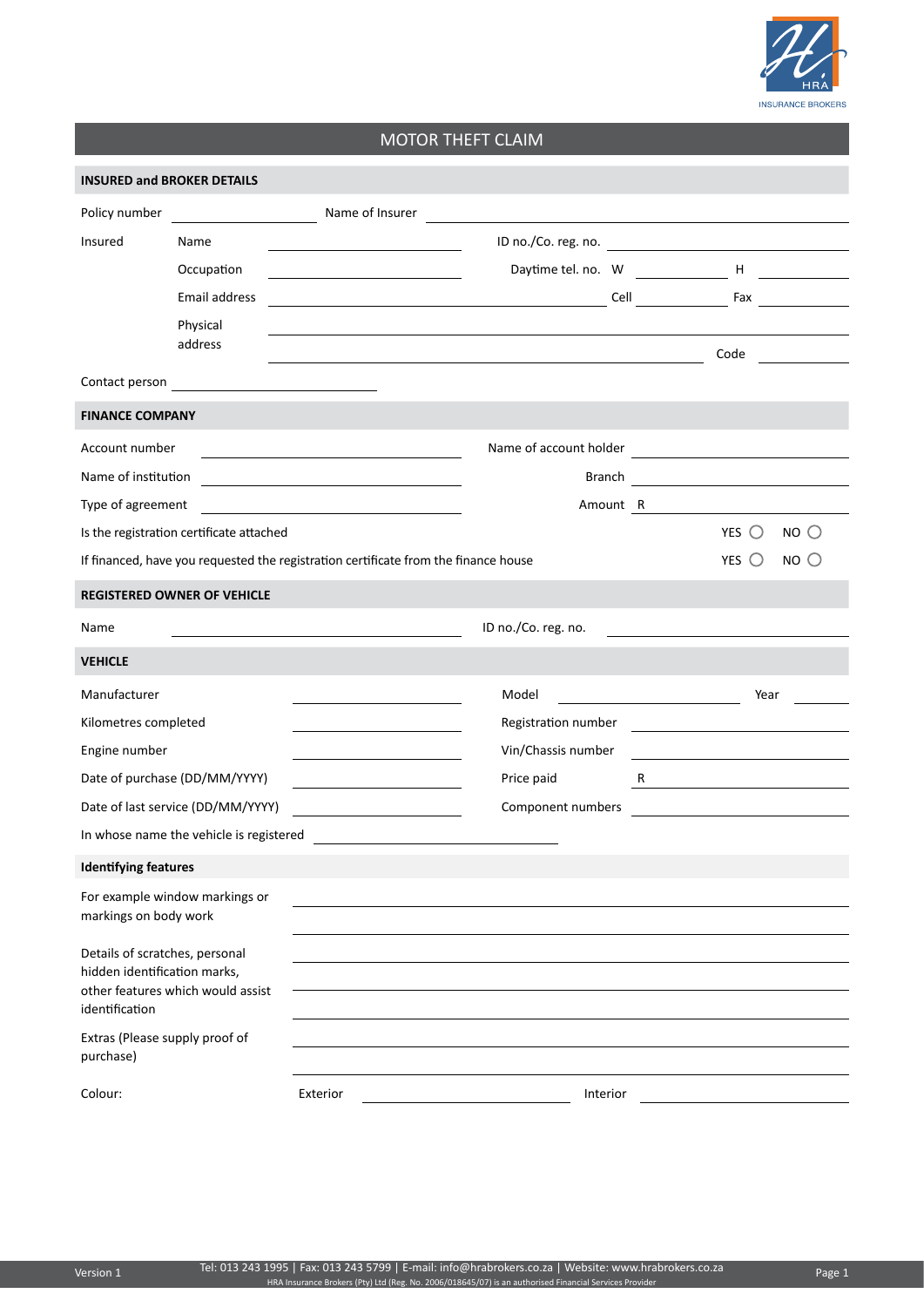

| <b>SECURITY DETAILS</b>                                                                                                                                                                                                              |                           |                                                                                              |             |                                                                                                                       |                                                                          |  |  |  |  |
|--------------------------------------------------------------------------------------------------------------------------------------------------------------------------------------------------------------------------------------|---------------------------|----------------------------------------------------------------------------------------------|-------------|-----------------------------------------------------------------------------------------------------------------------|--------------------------------------------------------------------------|--|--|--|--|
| Type of security                                                                                                                                                                                                                     | Factory-fitted $\bigcirc$ | Gearlock $\bigcirc$                                                                          |             | Tracking $\bigcirc$                                                                                                   |                                                                          |  |  |  |  |
| If tracking is installed                                                                                                                                                                                                             |                           |                                                                                              |             |                                                                                                                       |                                                                          |  |  |  |  |
| Make                                                                                                                                                                                                                                 |                           |                                                                                              |             |                                                                                                                       | Year installed                                                           |  |  |  |  |
| Time reported (hh:mm)<br>When was theft reported to tracking company (DD/MM/YYYY)                                                                                                                                                    |                           |                                                                                              |             |                                                                                                                       |                                                                          |  |  |  |  |
|                                                                                                                                                                                                                                      | Reference no.             |                                                                                              |             |                                                                                                                       |                                                                          |  |  |  |  |
|                                                                                                                                                                                                                                      |                           |                                                                                              |             |                                                                                                                       | * Attach proof of device                                                 |  |  |  |  |
| THEFT DETAILS                                                                                                                                                                                                                        |                           |                                                                                              |             |                                                                                                                       |                                                                          |  |  |  |  |
| Date of theft (DD/MM/YYYY)                                                                                                                                                                                                           |                           |                                                                                              |             |                                                                                                                       |                                                                          |  |  |  |  |
| Physical address where theft<br>took place                                                                                                                                                                                           |                           |                                                                                              |             | <u> 1989 - An t-Alban ann an t-Alban ann an t-Alban ann an t-Alban ann an t-Alban ann an t-Alban ann an t-Alban a</u> |                                                                          |  |  |  |  |
| What was stolen <b>with a contract of the contract of the contract of the contract of the contract of the contract of the contract of the contract of the contract of the contract of the contract of the contract of the contra</b> |                           |                                                                                              |             |                                                                                                                       |                                                                          |  |  |  |  |
| Police station                                                                                                                                                                                                                       |                           | <b>Example 2008</b> Case no. <b>Case no.</b> Name of officer <b>Case 10.</b> Name of officer |             |                                                                                                                       |                                                                          |  |  |  |  |
| Date reported to Police (DD/MM/YYYY)                                                                                                                                                                                                 |                           |                                                                                              | Reported by |                                                                                                                       |                                                                          |  |  |  |  |
| Driver's name/Person responsible for vehicle                                                                                                                                                                                         |                           |                                                                                              |             |                                                                                                                       |                                                                          |  |  |  |  |
| Date of birth                                                                                                                                                                                                                        |                           |                                                                                              |             |                                                                                                                       |                                                                          |  |  |  |  |
| Contact number                                                                                                                                                                                                                       | H,                        |                                                                                              |             |                                                                                                                       |                                                                          |  |  |  |  |
| Was the vehicle locked<br>YES $\bigcirc$                                                                                                                                                                                             | NO                        | If not, give reasons                                                                         |             |                                                                                                                       | <u> 1980 - Johann John Stone, markin fizik eta idazlearia (h. 1980).</u> |  |  |  |  |
|                                                                                                                                                                                                                                      |                           |                                                                                              |             |                                                                                                                       |                                                                          |  |  |  |  |
| Who is in possession of the vehicle keys                                                                                                                                                                                             |                           |                                                                                              |             |                                                                                                                       | <u> 1980 - Andrea Andrew Maria (h. 1980).</u>                            |  |  |  |  |
| <b>CIRCUMSTANCES OF LOSS</b>                                                                                                                                                                                                         |                           |                                                                                              |             |                                                                                                                       |                                                                          |  |  |  |  |
| (Please supply a detailed description of how the loss occurred)                                                                                                                                                                      |                           |                                                                                              |             |                                                                                                                       |                                                                          |  |  |  |  |
|                                                                                                                                                                                                                                      |                           |                                                                                              |             |                                                                                                                       |                                                                          |  |  |  |  |
|                                                                                                                                                                                                                                      |                           |                                                                                              |             |                                                                                                                       |                                                                          |  |  |  |  |
|                                                                                                                                                                                                                                      |                           |                                                                                              |             |                                                                                                                       |                                                                          |  |  |  |  |
|                                                                                                                                                                                                                                      |                           |                                                                                              |             |                                                                                                                       |                                                                          |  |  |  |  |
|                                                                                                                                                                                                                                      |                           |                                                                                              |             |                                                                                                                       |                                                                          |  |  |  |  |
|                                                                                                                                                                                                                                      |                           |                                                                                              |             |                                                                                                                       |                                                                          |  |  |  |  |
|                                                                                                                                                                                                                                      |                           |                                                                                              |             |                                                                                                                       |                                                                          |  |  |  |  |
|                                                                                                                                                                                                                                      |                           |                                                                                              |             |                                                                                                                       |                                                                          |  |  |  |  |
|                                                                                                                                                                                                                                      |                           |                                                                                              |             |                                                                                                                       |                                                                          |  |  |  |  |